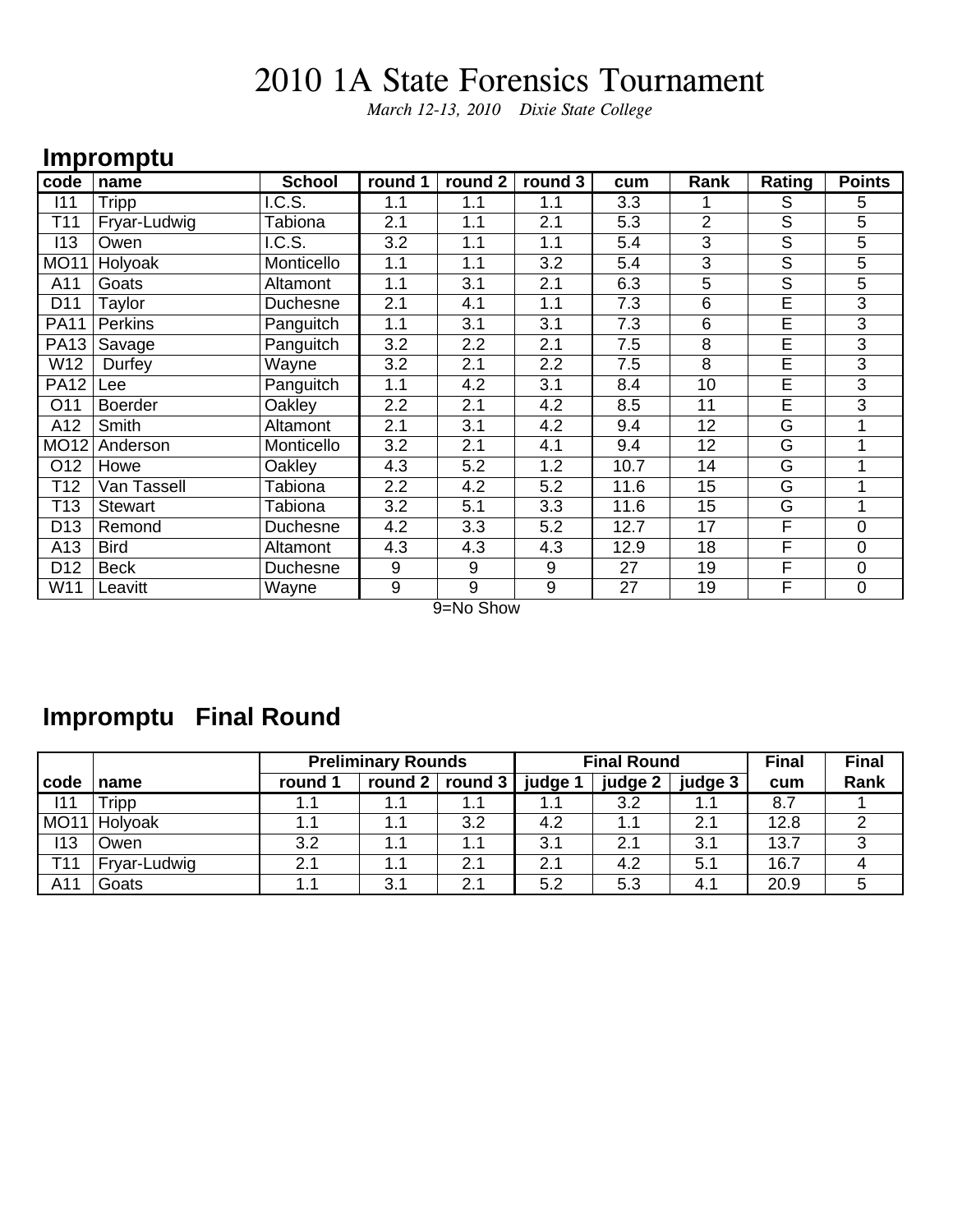*March 12-13, 2010 Dixie State College*

### **Extemp**

| code            | name      | <b>School</b> | round 1 | round 2 | round 3 | cum  | Rank | Rating | <b>Points</b> |
|-----------------|-----------|---------------|---------|---------|---------|------|------|--------|---------------|
| 111             | O'Connor  | I.C.S.        | 1.1     | 1.1     | 1.1     | 2.2  |      | S      | 5             |
| 112             | Schwarz   | I.C.S.        | 1.1     | 1.1     | 1.1     | 2.2  |      | S      | 5             |
| <b>PA13</b>     | Humphreys | Panguitch     | 1.1     | 3.2     | 2.1     | 6.4  | 3    | S      | 5             |
| D <sub>12</sub> | Rowley    | Duchesne      | 2.1     | 2.1     | 3.1     | 7.3  | 4    | Е      | 3             |
| <b>PA11</b>     | Vasques   | Panguitch     | 2.2     | 2.1     | 3.2     | 7.5  | 5    | E      | 3             |
| D <sub>13</sub> | Montaggue | Duchesne      | 2.1     | 4.1     | 2.2     | 8.4  | 6    | E      | 3             |
| MO12            | Wright    | Monticello    | 3.2     | 3.1     | 4.1     | 10.4 |      | G      |               |
| <b>MO11</b>     | Johnson   | Monticello    | 3.3     | 5.2     | 4.2     | 12.7 | 8    | G      |               |
| <b>PA12</b>     | Reynolds  | Panguitch     | 4.2     | 4.2     | 5.2     | 13.6 | 9    | G      |               |
| D <sub>11</sub> | Ponath    | Duchesne      | 4.3     | 5.2     | 5.1     | 14.6 | 10   | F      |               |
| 113             | Jaramillo | I.C.S.        | 9       | 9       | 9       | 27   | 11   | F      | 0             |

9=No Show

## **Extemp Final Round**

|                 |           | <b>Preliminary Rounds</b> |         |            |         | <b>Final Round</b> |         | <b>Final</b> | <b>Final</b> |
|-----------------|-----------|---------------------------|---------|------------|---------|--------------------|---------|--------------|--------------|
| code            | name      | round 1                   | round 2 | round $3 $ | judge 1 | judge 2            | judge 3 | cum          | Rank         |
| 112             | Schwarz   |                           | 1.1     | 1.1        | 1.1     |                    | 1.1     | 6.6          |              |
| 111             | O'Connor  | 1.1                       | 1.1     | 1.1        | 4.2     | 2.1                | 3.1     | 12.7         | າ            |
| <b>PA13</b>     | Humphreys |                           | 3.2     | 2.1        | 2.1     | 4.2                | 2.1     | 14.8         | ◠            |
| D <sub>12</sub> | Rowley    | 2.1                       | 2.1     | 3.1        | 3.2     | 3.1                | 4.2     | 17.8         |              |
| <b>PA11</b>     | Vasques   | 2.2                       | 2.1     | 3.2        | 5.2     | 5.2                | 5.3     | 23.2         |              |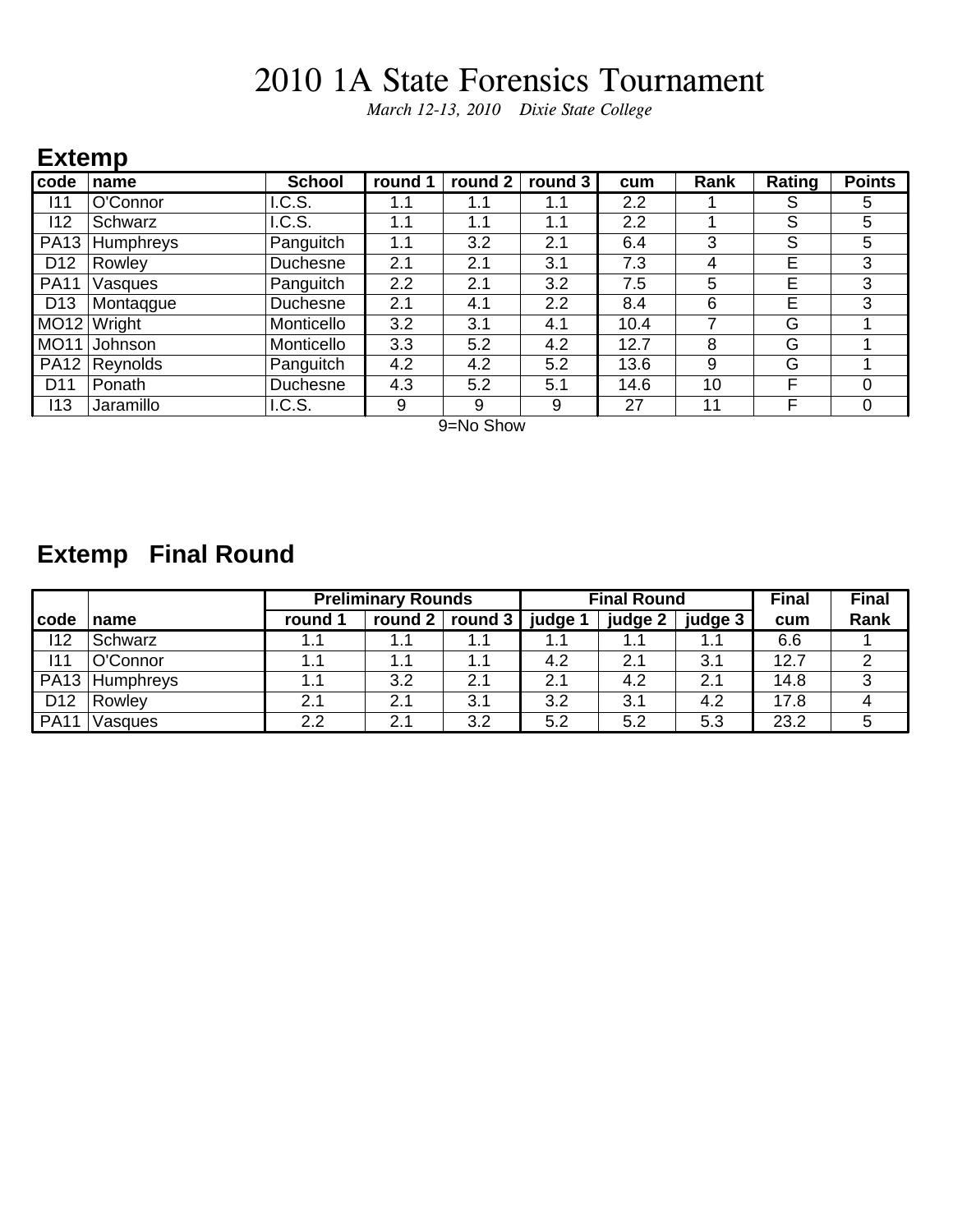*March 12-13, 2010 Dixie State College*

#### **Oratory**

| code            | name         | <b>School</b>   | round 1 | round 2 | round 3 | cum  | Rank | Rating | <b>Points</b> |
|-----------------|--------------|-----------------|---------|---------|---------|------|------|--------|---------------|
| D <sub>11</sub> | Farnsworth   | <b>Duchesne</b> | 1.1     | 1.1     | 1.1     | 3.3  |      | S      | 5             |
| <b>PA11</b>     | Parkin       | Panguitch       | 1.1     | 1.1     | 1.1     | 3.3  |      | S      | 5             |
| <b>PA12</b>     | A. Parkin    | Panguitch       | 1.1     | 2.1     | 1.1     | 4.3  | 3    | S      | 5             |
| <b>PA13</b>     | Smith        | Panguitch       | 2.1     | 1.1     | 2.1     | 5.3  | 4    | S      | 5             |
| 111             | Kfoury       | I.C.S.          | 2.1     | 2.1     | 2.1     | 6.3  | 5    | S      | 5             |
| 112             | <b>Brown</b> | I.C.S.          | 3.1     | 1.1     | 2.1     | 6.3  | 5    | S      | 5             |
| D <sub>12</sub> | Rowley       | Duchesne        | 1.1     | 2.1     | 4.1     | 7.3  | 7    | E      | 3             |
| <b>MO11</b>     | Reay         | Monticello      | 3.2     | 3.1     | 1.1     | 7.4  | 8    | E      | 3             |
| T <sub>11</sub> | Wagner       | Tabiona         | 2.2     | 2.1     | 3.1     | 7.4  | 8    | E      | 3             |
| D <sub>13</sub> | Moon         | <b>Duchesne</b> | 2.1     | 4.2     | 3.1     | 9.4  | 10   | E      | 3             |
| A13             | Gordon       | Altamont        | 3.2     | 4.1     | 3.1     | 10.4 | 11   | G      |               |
| W13             | McCoy        | Wayne           | 5.2     | 3.1     | 2.1     | 10.4 | 11   | G      |               |
| A11             | Jessop       | Altamont        | 4.2     | 4.1     | 3.1     | 11.4 | 13   | G      |               |
| <b>MO12</b>     | Price        | Monticello      | 4.1     | 3.2     | 4.2     | 11.5 | 14   | G      |               |
| W11             | Sorensen     | Wayne           | 4.2     | 3.2     | 4.2     | 11.6 | 15   | G      |               |
| A12             | Cook         | Altamont        | 3.1     | 5.2     | 4.1     | 12.4 | 16   | F      | 0             |
| W12             | Taylor       | Wayne           | 4.2     | 4.2     | 5.1     | 13.5 | 17   | F      | 0             |

## **Oratory Final Round**

|                                  |                |         | <b>Final Round Rank</b> |         | <b>Final</b> | <b>Final</b> |
|----------------------------------|----------------|---------|-------------------------|---------|--------------|--------------|
| code                             | name           | judge 1 | judge 2                 | judge 3 | cum          | Rank         |
| D11                              | Farnsworth     | 1.1     | 3.1                     | 1.1     | 5.3          |              |
|                                  | PA12 A. Parkin | 4.1     | 1.1                     | 4.1     | 9.3          | 2            |
| - 111                            | Kfoury         | 2.1     | 5.2                     | 2.1     | 9.4          | 3            |
| <b>PA11</b>                      | Parkin         | 3.1     | 2.1                     | 5.1     | 10.3         | 4            |
| 112                              | <b>Brown</b>   | 5.2     | 5.2                     | 3.1     | 13.5         | 5            |
| $\vert$ PA <sub>13</sub> $\vert$ | Smith          | 5.2     | 4.1                     | 5.1     | 14.4         | 6            |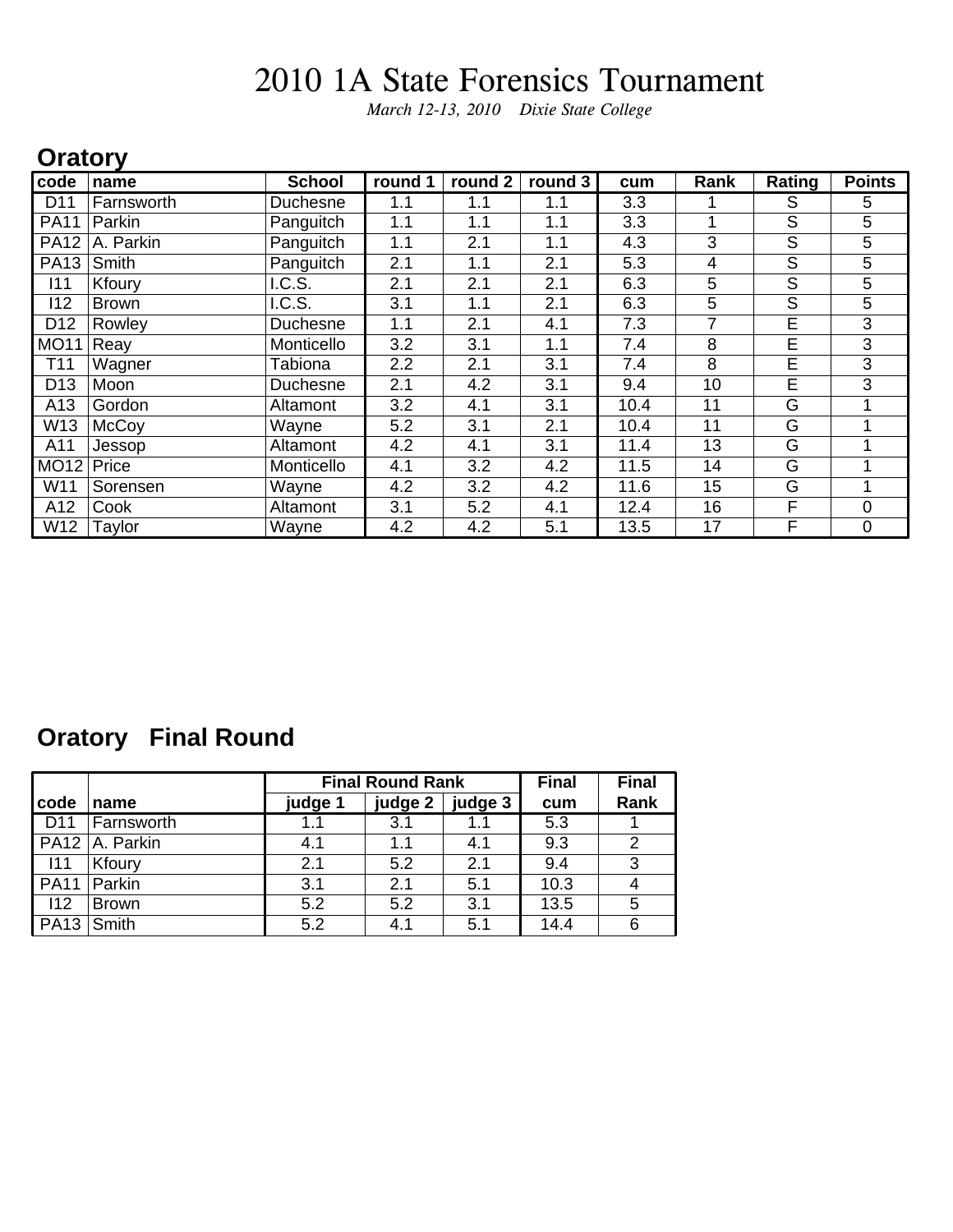*March 12-13, 2010 Dixie State College*

#### **Congress**

| code            | name          | <b>School</b>      | J <sub>1</sub> | J <sub>2</sub> | J <sub>1</sub> | J <sub>2</sub> | cum  | Rank           | Rating                  | <b>Points</b>  |
|-----------------|---------------|--------------------|----------------|----------------|----------------|----------------|------|----------------|-------------------------|----------------|
| 111             | Wilson        | IC.S.              | 2.1            | 1.1            | 1.1            | 1.1            | 5.4  |                | S                       | 5              |
| <b>MO11</b>     | <b>Boyle</b>  | Monticello         | 4.1            | 5.1            | 3.1            | 2.1            | 14.4 | $\overline{2}$ | $\overline{\mathsf{S}}$ | 5              |
| G12             | White         | Green River        | 5.1            | 2.1            | 4.2            | 4.2            | 15.6 | 3              | $\mathsf S$             | 5              |
| <b>PA12</b>     | <b>Brophy</b> | Panguitch          | 6.1            | 6.1            | 7.3            | 3.1            | 19.5 | 4              | $\mathsf S$             | 5              |
| P11             | Lindgren      | Piute              | 11.1           | 3.1            | 9.3            | 7.2            | 23.5 | 6              | $\overline{\mathsf{s}}$ | 5              |
| 113             | Wolfe         | I.C.S.             | 12.1           | 8.1            | 8.2            | 5.2            | 28.4 | 10             | $\overline{\mathsf{s}}$ | 5              |
| <b>PA11</b>     | <b>Dodds</b>  | Panguitch          | 15.1           | 4.1            | 2.1            | 14.3           | 21.3 | $\overline{5}$ | $\overline{\mathsf{E}}$ | $\overline{3}$ |
| G11             | Dunham        | Green River        | 7.1            | 15.3           | 5.2            | 9.2            | 27.6 | 9              | E                       | $\overline{3}$ |
| <b>MO12</b>     | Anderson      | Monticello         | 1.1            | 12.2           | 11.3           | 13.3           | 24.6 | $\overline{7}$ | E                       | 3              |
| 112             | Clement       | I.C.S.             | 10.1           | 7.1            | 10.3           | 11.2           | 27.5 | 8              | Ē                       | 3              |
| G13             | Thayn         | <b>Green River</b> | 15.1           | 10.2           | 6.2            | 8.2            | 39.7 | 11             | E                       | 3              |
| P <sub>13</sub> | Allen         | Piute              | 9.1            | 14.2           | 12.3           | 6.2            | 41.8 | 12             | G                       |                |
| P <sub>12</sub> | Yates         | Piute              | 3.1            | 9.2            | 15.3           | 15.3           | 42.9 | 13             | G                       |                |
| D11             | Potter        | Duchesne           | 13.1           | 11.2           | 15.3           | 12.2           | 51.8 | 18             | G                       |                |
| <b>PA13</b>     | Taylor        | Panguitch          | 8.1            | 13.2           | 15.4           | 15.4           | 52.1 | 19             | G                       |                |
| W13             | Sorenson      | Wayne              | 15.4           | 15.4           | 13.3           | 10.2           | 54.3 | 20             | G                       |                |
| O11             | Parkhurst     | Oakley             | 14.1           | 15.3           | 14.3           | 15.3           | 59   | 21             | F                       | $\mathbf 0$    |
| W11             | Davis         | Wayne              | 15.1           | 15.4           | 15.4           | 15.4           | 45.9 | 14             | F                       | $\mathbf{0}$   |
| W12             | Deffert       | Wayne              | 15.4           | 15.3           | 15.3           | 15.3           | 46   | 15             | F                       | $\mathbf 0$    |
| D <sub>12</sub> | Smith         | Duchesne           | 15.4           | 15.4           | 15.4           | 15.4           | 46.2 | 16             | F                       | $\mathbf 0$    |
| D <sub>13</sub> | Farnsworth    | Duchesne           | 15.4           | 15.4           | 15.4           | 15.4           | 46.2 | 16             | F                       | $\mathbf 0$    |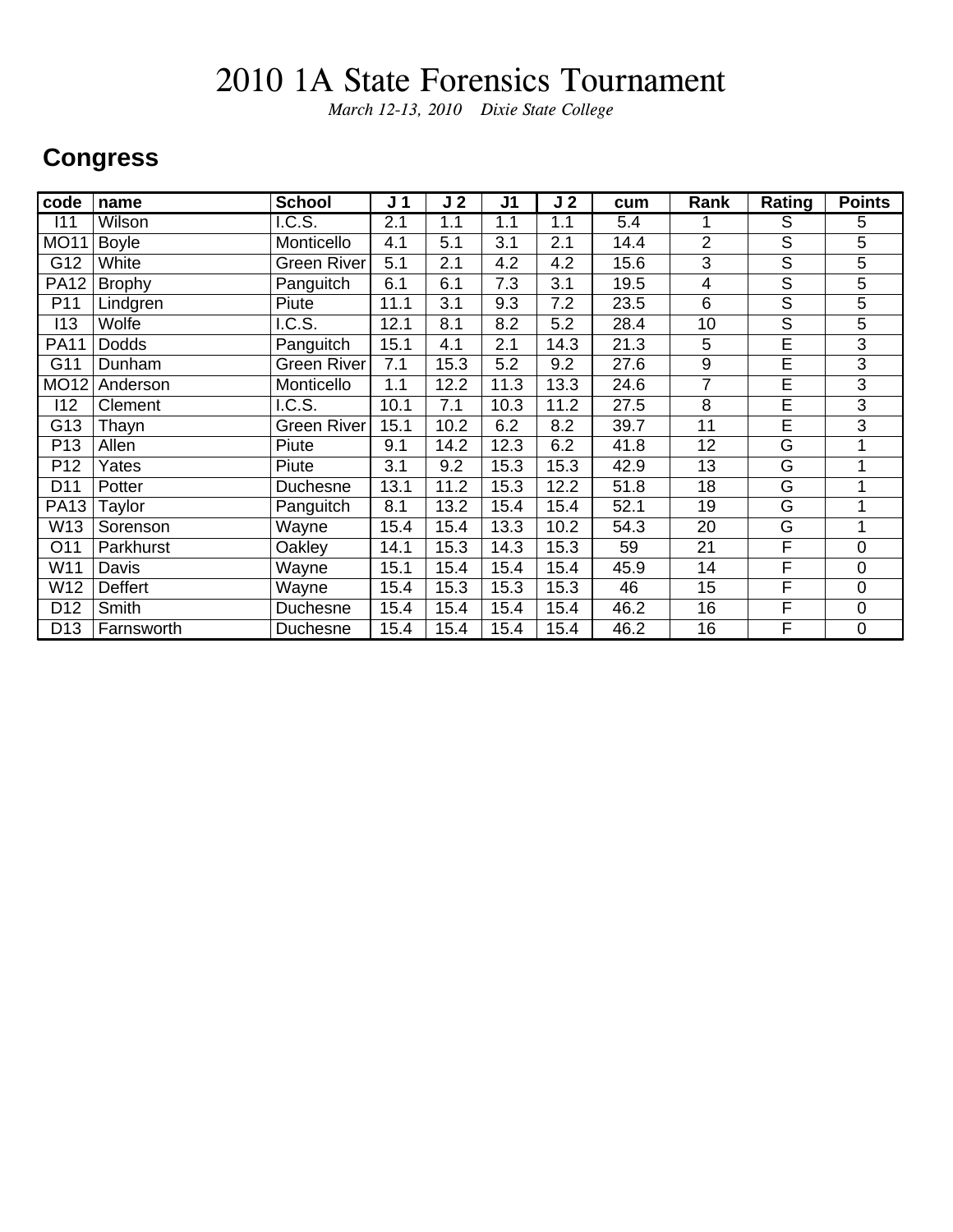*March 12-13, 2010 Dixie State College*

### **SPAR**

| code             | name           | <b>School</b>       | <b>Rd. 1</b>            | <b>Rd. 2</b>            | <b>Rd. 3</b>            | <b>Rd. 4</b>            | cum            | Rank            | Rating                  | <b>Points</b>  | <b>Place</b> |
|------------------|----------------|---------------------|-------------------------|-------------------------|-------------------------|-------------------------|----------------|-----------------|-------------------------|----------------|--------------|
| $\overline{112}$ | Clement        | IC.S.               | $\overline{\mathsf{W}}$ | $\overline{\mathsf{W}}$ | $\overline{\mathsf{W}}$ | $\overline{\mathsf{W}}$ | $\overline{4}$ | 1               | ड                       | 5              | 1st          |
| M12              | Manuele        | Milford             | W                       | W                       | W                       | W                       | 4              | 1               | $\overline{\mathsf{S}}$ | 5              | 2nd          |
| P11              | Lindgren       | Piute               |                         | W                       | W                       | W                       | $\overline{3}$ | 3               | $\overline{\mathsf{s}}$ | $\overline{5}$ | 3rd          |
| $\overline{G11}$ | Dunham         | <b>Green River</b>  | $\overline{\mathsf{W}}$ | W                       | W                       | L                       | 3              | 3               | $\overline{\mathsf{s}}$ | 5              |              |
| <b>PA13</b>      | Gibson         | Panguitch           | W                       | W                       | L                       | W                       | $\overline{3}$ | 3               | $\overline{s}$          | $\overline{5}$ |              |
| <b>PA11</b>      | <b>Brophy</b>  | Panguitch           | $\overline{\mathsf{W}}$ |                         | $\overline{W}$          | W                       | $\overline{3}$ | 3               | $\overline{\mathsf{s}}$ | $\overline{5}$ |              |
| $\overline{G12}$ | White          | <b>Green River</b>  | $\overline{W}$          |                         | W                       | W                       | $\overline{3}$ | $\overline{3}$  | $\overline{\mathsf{s}}$ | $\overline{5}$ |              |
| D <sub>12</sub>  | Herron         | <b>Duchesne</b>     | W                       | W                       | L                       | L                       | $\overline{2}$ | 8               | $\overline{E}$          | $\overline{3}$ |              |
| 113              | Owen           | I.C.S.              | W                       | W                       |                         |                         | $\overline{2}$ | 8               | $\overline{E}$          | 3              |              |
| $\overline{A12}$ | Smith          | Altamont            | $\overline{\mathsf{W}}$ |                         |                         | $\overline{\mathsf{w}}$ | $\overline{2}$ | 8               | $\overline{\sf E}$      | $\overline{3}$ |              |
| M11              | Livington      | Milford             | W                       |                         | $\overline{W}$          | L                       | $\overline{2}$ | $\overline{8}$  | Ē                       | $\overline{3}$ |              |
| D <sub>13</sub>  | Farrer         | Duchesne            | L                       | $\overline{W}$          | $\overline{W}$          |                         | $\overline{2}$ | 8               | E                       | $\overline{3}$ |              |
| W11              | Davis          | Wayne               | $\overline{\mathsf{w}}$ |                         | W                       |                         | $\overline{2}$ | 8               | $\overline{\mathsf{E}}$ | $\overline{3}$ |              |
| <b>MO12</b>      | Johnson        | Monticello          | L                       | W                       | L                       | W                       | $\overline{2}$ | 8               | E                       | $\overline{3}$ |              |
| G13              | Thayn          | <b>Green River</b>  |                         | W                       |                         | W                       | $\overline{2}$ | 8               | $\overline{E}$          | 3              |              |
| P13              | Dalton         | Piute               |                         | $\overline{W}$          | L                       | W                       | $\overline{2}$ | 8               | $\overline{\sf E}$      | $\overline{3}$ |              |
| D11              | Rowley         | Duchesne            |                         | W                       |                         | W                       | $\overline{2}$ | 8               | Ē                       | $\overline{3}$ |              |
| <b>MO11</b>      | Price          | Monticello          |                         |                         | W                       | W                       | $\overline{2}$ | 8               | $\overline{\mathsf{E}}$ | $\overline{3}$ |              |
| O11              | <b>Boerder</b> | Oakley              | $\overline{\mathsf{w}}$ |                         | W                       | L                       | $\overline{2}$ | 8               | $\overline{\mathsf{E}}$ | $\overline{3}$ |              |
| A11              | Kettle         | Altamont            | L                       |                         | W                       | W                       | $\overline{2}$ | 8               | $\overline{E}$          | 3              |              |
| T <sub>12</sub>  | Leavitt        | Tabiona             |                         |                         | W                       | L                       | 1              | $\overline{21}$ | G                       | 1              |              |
| $\overline{113}$ | <b>Strebel</b> | <b>Tabiona</b>      |                         | $\overline{\mathsf{W}}$ | L                       |                         | 1              | $\overline{21}$ | $\overline{\mathsf{G}}$ | $\overline{1}$ |              |
| P12              | Fullmer        | Piute               | W                       |                         | L                       |                         | 1              | $\overline{21}$ | $\overline{\mathsf{G}}$ | 1              |              |
| T11              | Potter         | Tabiona             |                         |                         |                         | W                       | 1              | 21              | G                       | 1              |              |
| W <sub>12</sub>  | Durfey         | Wayne               |                         |                         | $\overline{\mathsf{W}}$ | L                       | 1              | 21              | G                       | 1              |              |
| <b>PA12</b>      | <b>Birch</b>   | Panguitch           |                         | W                       | L                       |                         | 1              | 21              | G                       | 1              |              |
| <b>B11</b>       | Cornforth      | <b>Bryce Valley</b> | L                       |                         |                         | L                       | 0              |                 |                         | $\overline{0}$ |              |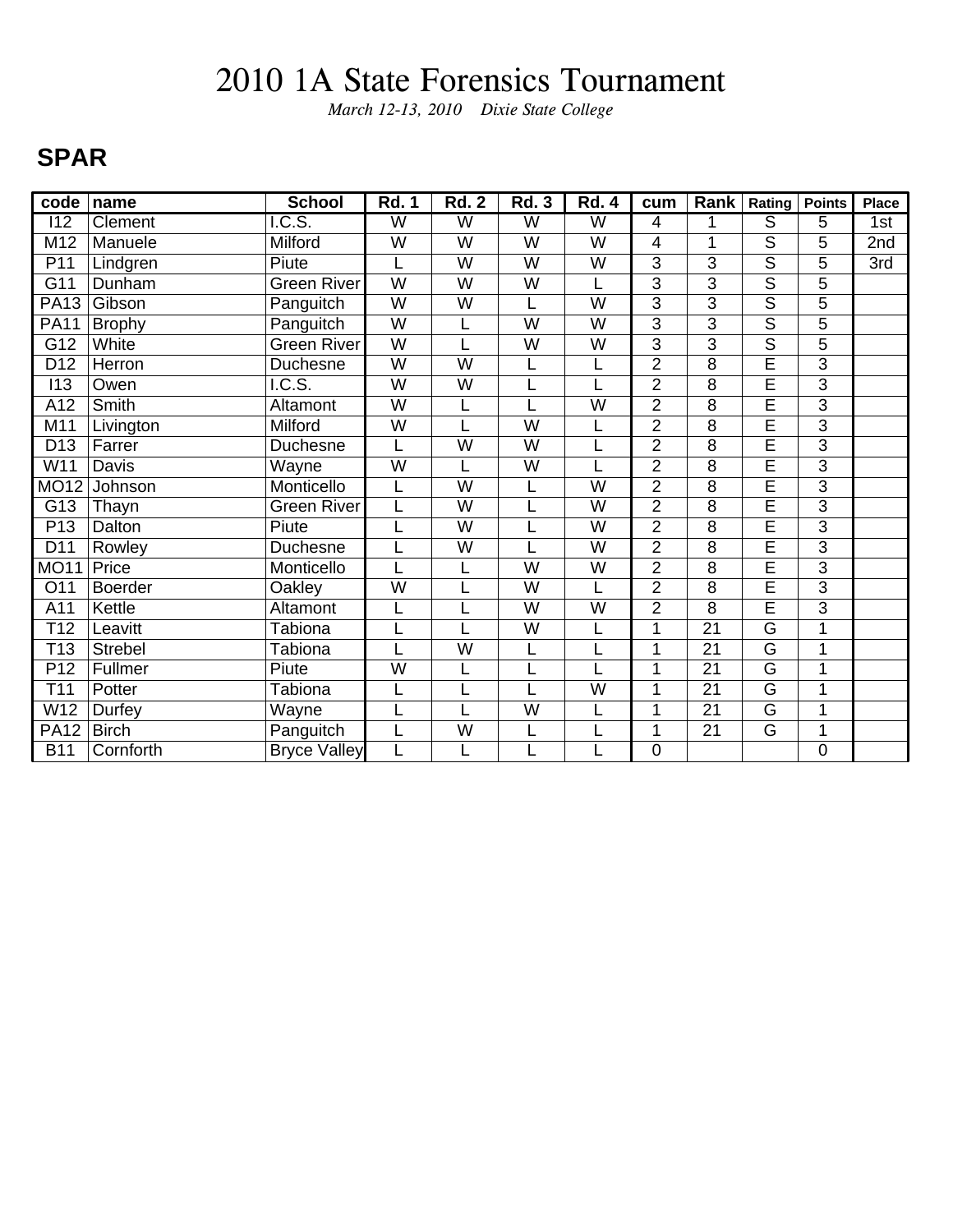*March 12-13, 2010 Dixie State College*

### **Public Forum**

| code            | name               | <b>School</b> | rd. 1 | $\mathbf{2}$<br>rd. | rd. 3 | rd. 4 | cum            | Rank           | <b>Rating</b> | <b>Points</b> | <b>Place</b>    |
|-----------------|--------------------|---------------|-------|---------------------|-------|-------|----------------|----------------|---------------|---------------|-----------------|
| <b>PA11</b>     | Humphrys/Dodd      | Panguitch     | W     | W                   | W     | W     | 4              |                | S             | 5             | 1st             |
| D <sub>11</sub> | Potter/Farnsworth  | Duchesne      | W     | W                   | W     |       | 3              | 2              | S             | 5             | 2 <sub>nd</sub> |
| 112             | Schwarz/Oconnor    | I.C.S.        |       | W                   | W     | W     | 3              | $\overline{2}$ | S             | 5             | 3rd             |
| 111             | Tripp/Kfoury       | I.C.S.        | W     | W                   |       | W     | 3              | 2              | S             | 5             | 4th             |
| <b>PA12</b>     | Lee/Bennett        | Panguitch     | W     |                     | W     |       | 2              | 5              | E             | 3             |                 |
| D <sub>12</sub> | Smith/Farnsworth   | Duchesne      | W     |                     | W     |       | 2              | 5              | E             | 3             |                 |
| T <sub>11</sub> | <b>Fryer/Gines</b> | Tabiona       |       | W                   |       | W     | 2              | 5              | E             | 3             |                 |
| W12             | Sorenson/Deffert   | Wayne         |       |                     | W     | W     | $\overline{2}$ | 5              | E             | 3             |                 |
| <b>MO11</b>     | Boyle/Reay         | Monticello    |       | W                   |       |       |                | 9              | G             |               |                 |
| O <sub>11</sub> | Parkhorst/Grenon   | Oakley        | W     |                     |       |       |                | 9              | G             |               |                 |
| MO12            | Wright/Anderson    | Monticello    |       |                     |       | W     |                | 9              | G             |               |                 |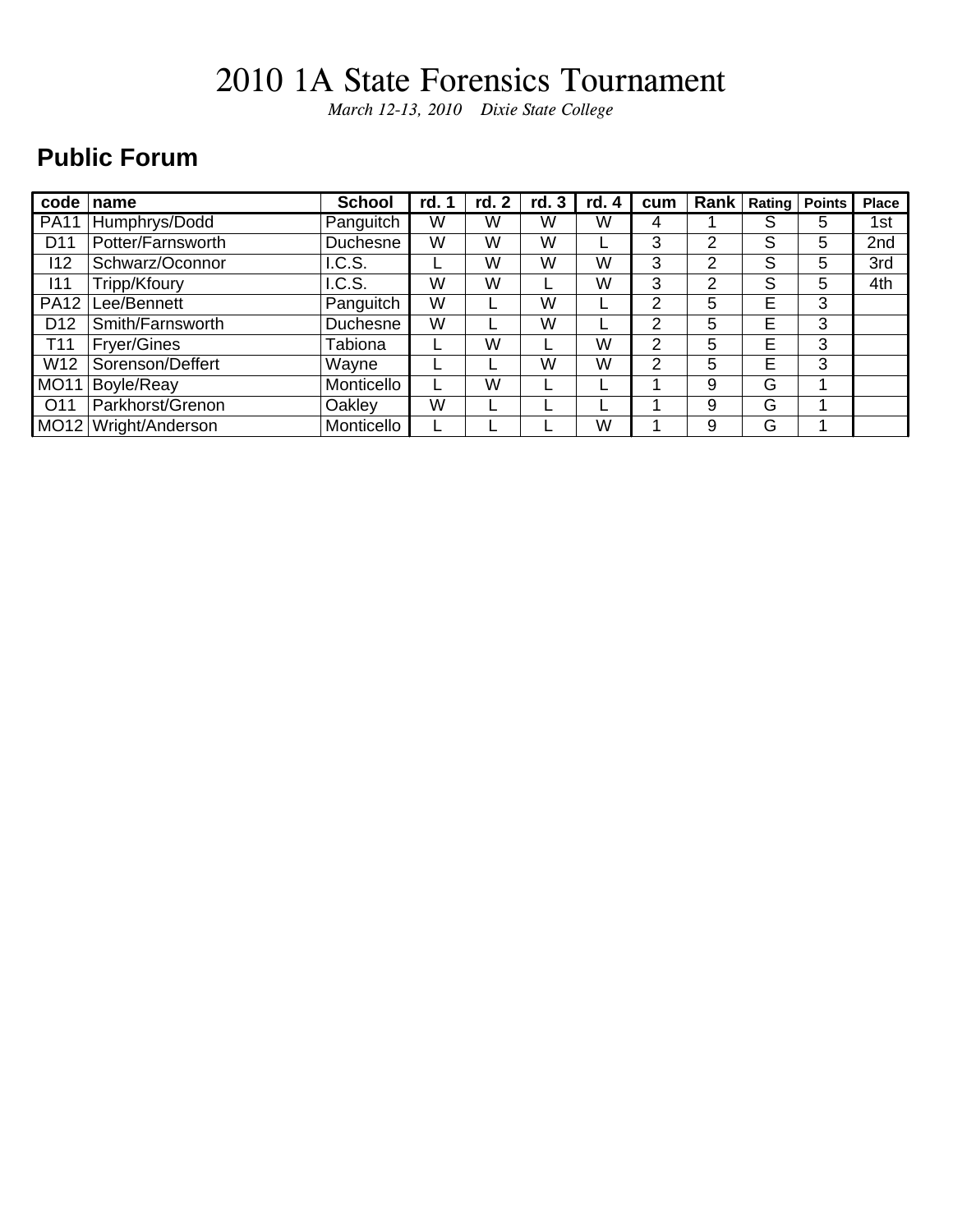*March 12-13, 2010 Dixie State College*

## **Lincoln Douglas**

| code            | name         | <b>School</b> | <b>Rd. 1</b> | <b>Rd. 2</b> | <b>Rd. 3</b> | <b>Rd. 4</b> | cum            | Rank | Rating | <b>Points</b> | <b>Place</b> |
|-----------------|--------------|---------------|--------------|--------------|--------------|--------------|----------------|------|--------|---------------|--------------|
|                 | MO12 Holyoak | Monticello    | W            | W            | W            | W            | 4              |      | S      | 5             | 1st          |
| 113             | Wolfe        | I.C.S.        | W            | W            | W            | W            | 4              |      | S      | 5             | 2nd          |
| <b>PA11</b>     | Vasquez      | Panguitch     | W            | W            | W            |              | 3              | 3    | S      | 5             | 3rd          |
| <b>PA12</b>     | Gillete      | Panguitch     | W            | W            |              | W            | 3              | 3    | S      | 5             |              |
| D <sub>11</sub> | Ponath       | Duchesne      |              |              | W            | W            | 2              | 5    | E      | 3             |              |
| 111             | Wilson       | I.C.S.        |              | W            |              | W            | $\overline{2}$ | 5    | E      | 3             |              |
| 112             | <b>Boyle</b> | I.C.S.        |              |              | W            | W            | 2              | 5    | Е      | 3             |              |
| <b>MO11</b>     | Anderson     | Monticello    | W            | W            |              |              | $\overline{2}$ | 5    | E      | 3             |              |
| <b>PA13</b>     | Parkin       | Panguitch     | W            | W            |              |              | 2              | 5    | E      | 3             |              |
| D <sub>12</sub> | Moon         | Duchesne      |              |              | W            |              |                | 10   | G      |               |              |
| D <sub>13</sub> | Herron       | Duchesne      |              |              |              |              | 0              |      |        | 0             |              |